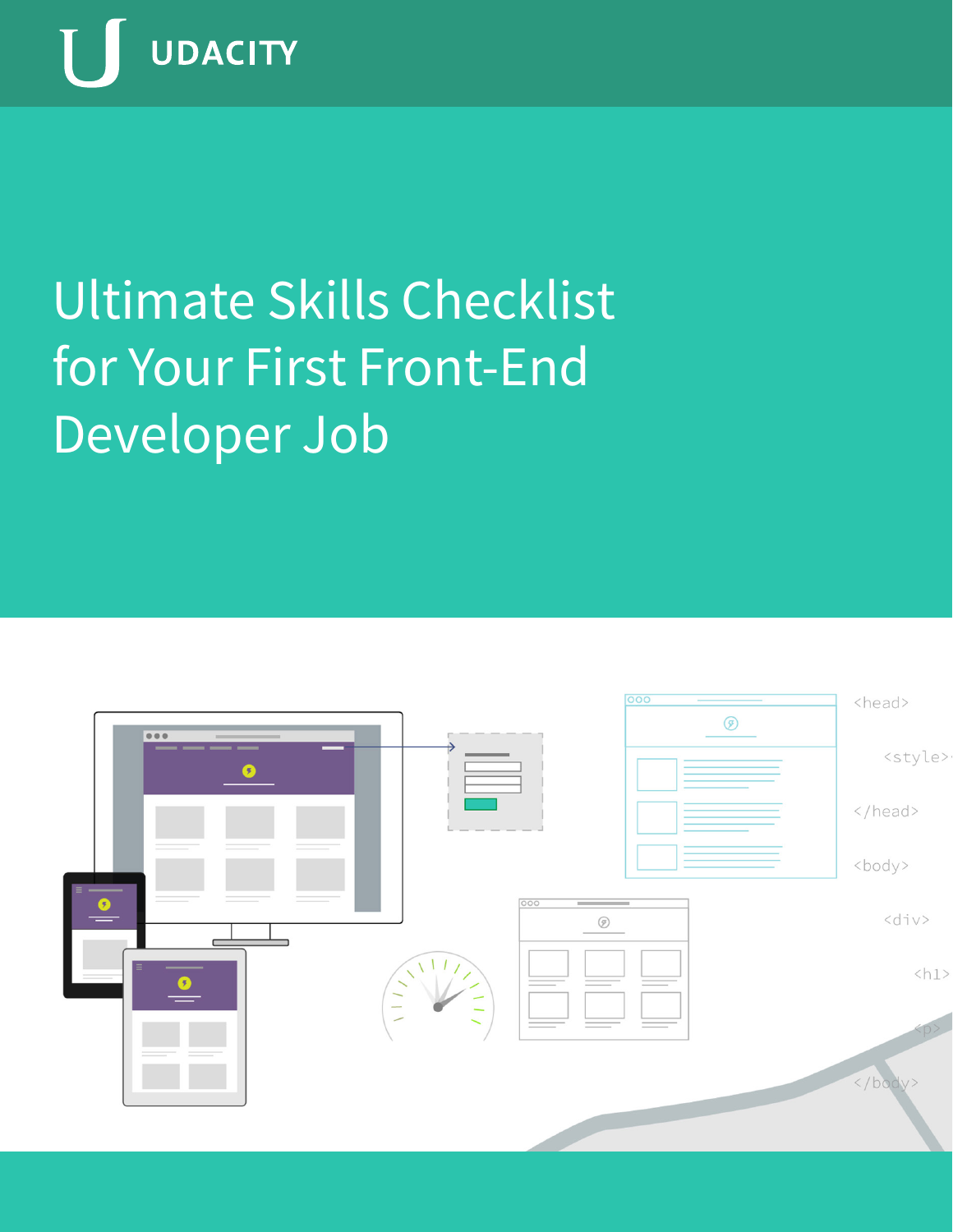#### **Welcome**

Welcome to your ultimate skills checklist for getting your first job as a front-end web developer! You're embarking on a road to an exciting career, filled with opportunities to improve the lives of others and expand your own creative capabilities.

Having choices is always a good thing. But sometimes it's helpful to have a guide, so we're here to help you cut the noise.

We recently launched our Front-End Web Developer Nanodegree, which guides students along a project-based curriculum to learn the skills they need to get their first job in web development. We learned a TON from talking to employers to make sure our skills list is cutting edge, and we can't wait to pass this skills list on to *you*.

In this guide, you'll find the ultimate skills checklist for getting a job as a front-end web developer, as well as resources where you can get started.

Congratulations on taking a step towards advancing your web development career! Read on for the ultimate front-end web development skills checklist and recommended resources.

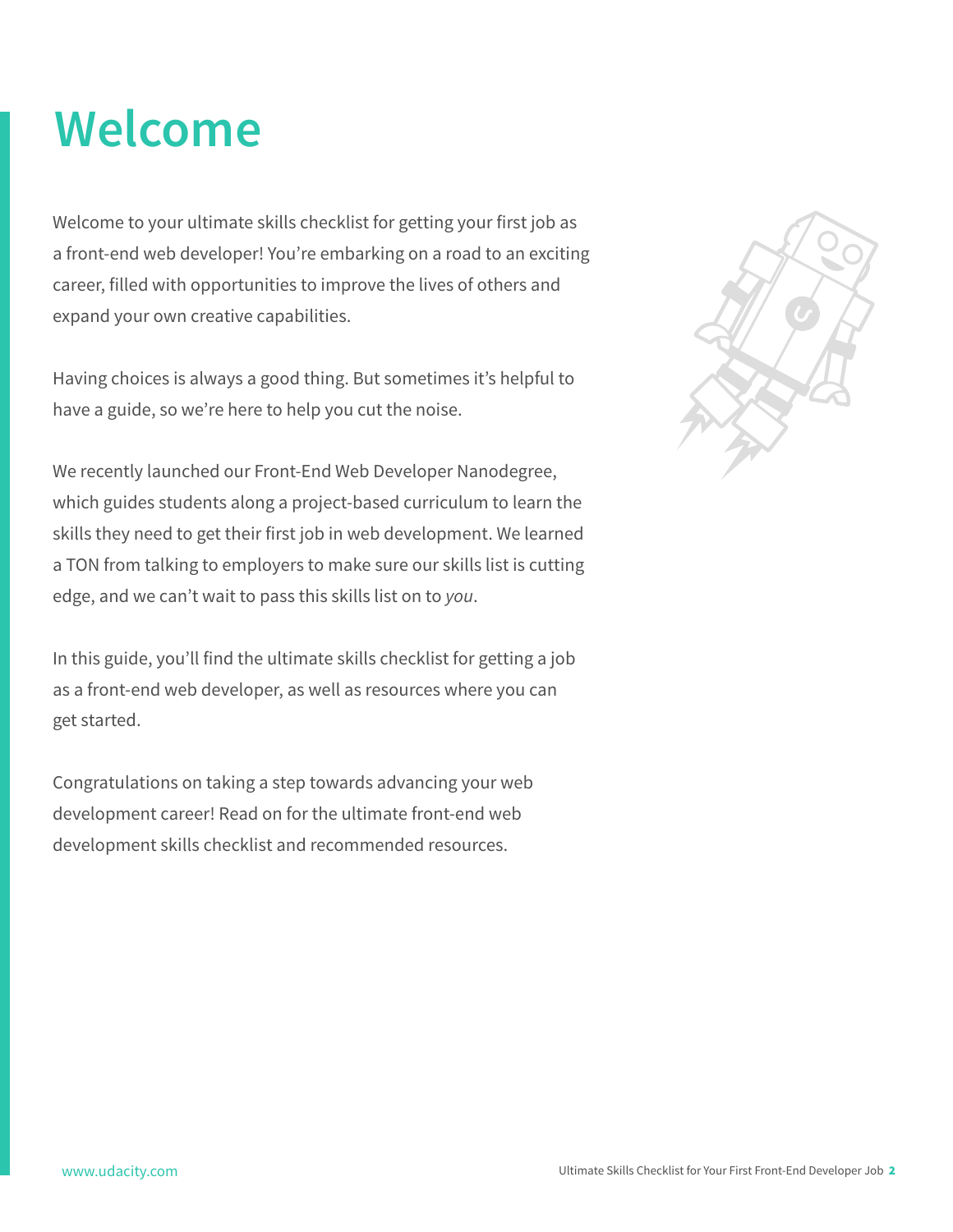## **Front-End Web Developer Skills Checklist: What We'll Cover**

Here's a breakdown of the skills you need to learn to be a data analyst. Take some time to review this list - how many boxes can you check off?

For more detail on these skills and for learning resources, navigate to the corresponding pages listed.

| $\square$ HTML                                                                                                                                           | 04 |
|----------------------------------------------------------------------------------------------------------------------------------------------------------|----|
| $\Box$ CSS                                                                                                                                               | 05 |
| □ JavaScript                                                                                                                                             | 06 |
| $\Box$ Responsive Web Design                                                                                                                             | 07 |
| $\Box$ CSS Frameworks                                                                                                                                    | 08 |
| $\Box$ JavaScript Frameworks                                                                                                                             | 09 |
| $\Box$ Version Control                                                                                                                                   | 10 |
| <b>T Web Performance</b>                                                                                                                                 | 11 |
| □ Browser Development Tools                                                                                                                              | 12 |
| $\Box$ Building and Automation Tools                                                                                                                     | 13 |
| <b>Testing</b>                                                                                                                                           | 14 |
| <b>コ Soft Skills</b>                                                                                                                                     | 15 |
| <b>Learning Resources</b><br>Front End Web Developer Nanodegree<br>ш<br><b>Individual Courses</b><br>٠<br>Web development resources and communities<br>٠ | 16 |

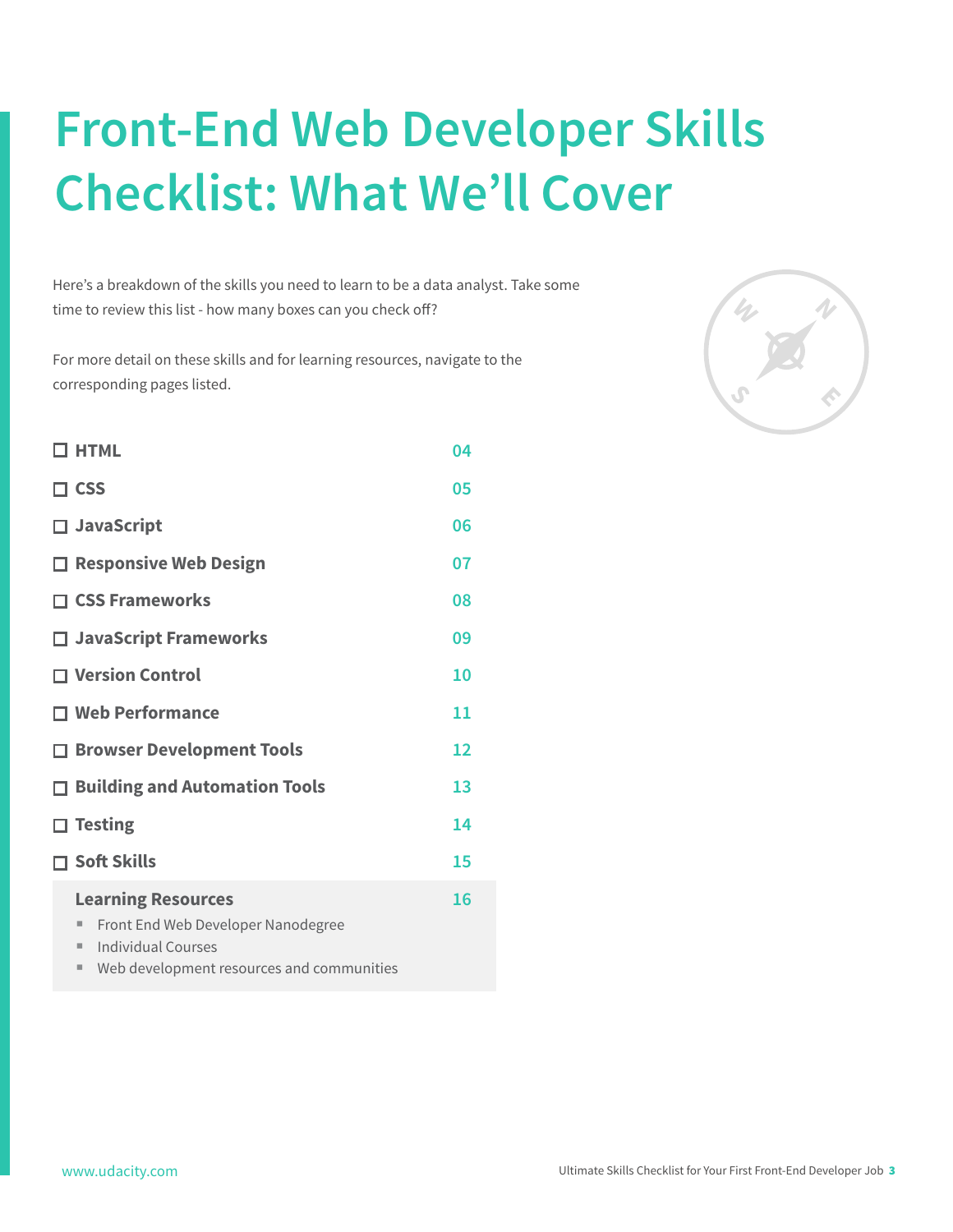#### <span id="page-3-0"></span>**HTML**

HTML is the first of the big three languages you need to learn to make websites— HTML, CSS and JavaScript. HTML isn't a programming language per se. It describes how elements on a website should be laid out and provides browsers with a list of all the other files, like CSS and JavaScript, that websites need. You can think of HTML like the blueprint of a house. It tells you how big the rooms are and what should be inside them. But it doesn't tell you how they should look.

- **Semantic elements**: A semantic element clearly describes its meaning to the browser and the developer; elements like article and section, rather than using div everywhere
- **Block-level elements**: A block-level element occupies the entire space of its parent element
- **Inline elements:** An inline element occupies only the space bounded by the tags that define the inline element
- **Forms**: A form represents a document section that contains interactive controls to submit information to a web server
- **Input Types**: An input element is used to create interactive controls for webbased forms in order to accept data from the user

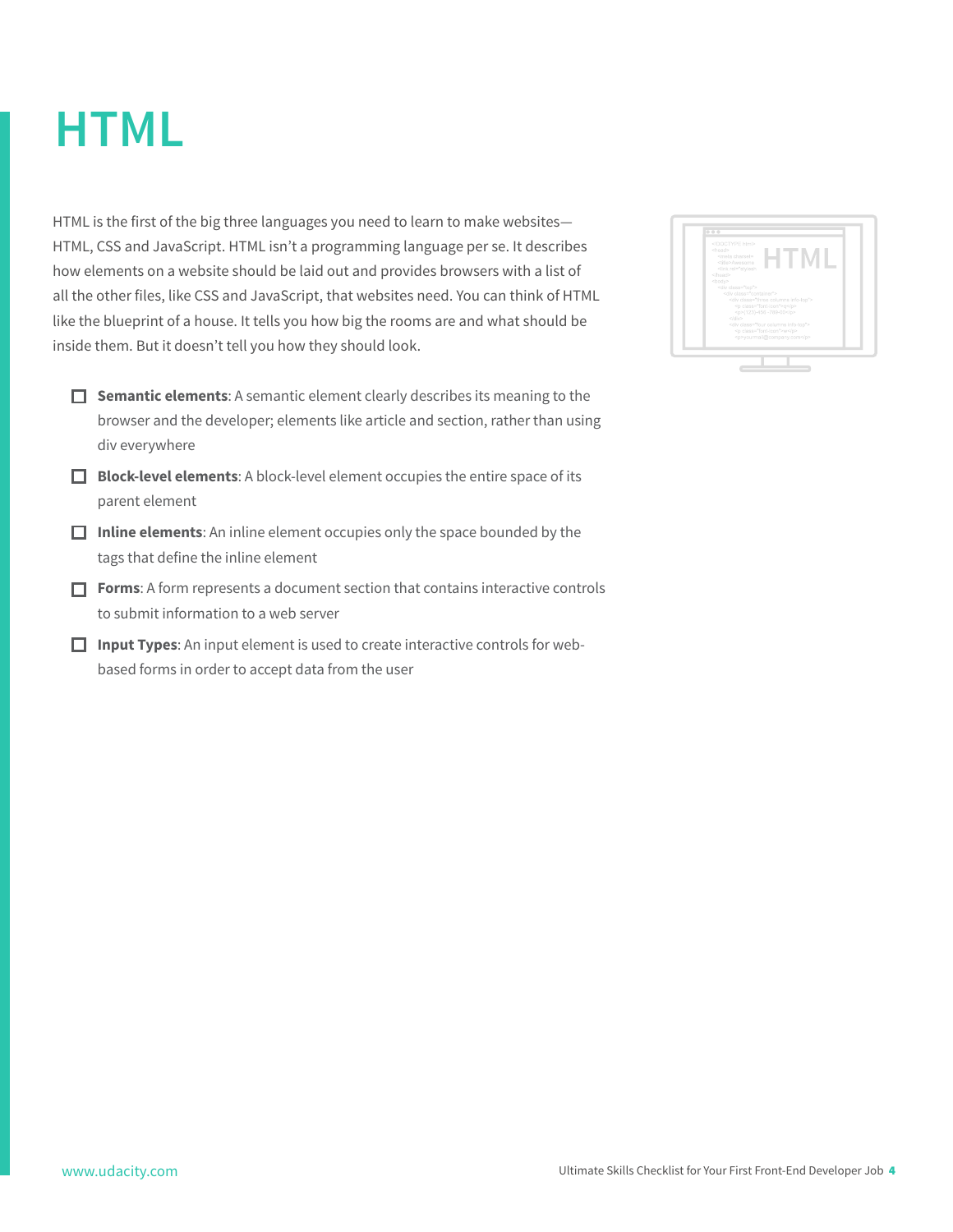#### <span id="page-4-0"></span>**CSS**

If HTML describes the layout of a house, CSS describes the look of a house. CSS, or Cascading Style Sheets, is responsible for the way a website looks. Colors, fonts, and even some animations are all controlled by CSS. Like HTML, CSS isn't a programming language. It's a text document that reads like an interior designer's instructions for making a website look great.

- **Display Value Types**: The display attribute lets you control the rendering of graphical or container elements
- **The Box Model:** The box model defines the size of the rectangular box representing an element in a document
- **Basic Positioning**: The position property chooses alternative rules for positioning elements
	- **Static:** Static positioning lets the element use the normal behavior
	- **Absolute**: Does not leave space for the element, instead position is at a specific position relative to its closest ancestor or the containing block
	- **Fixed**: Does not leave space for the element, instead position is specified relative to the screen's viewport
	- **Flexbox**: A layout mode providing for the arrangement of elements on a page so that the elements behave predictably when the page layout must accommodate different screen sizes and different display devices
	- **Float**: Specifies that an element should be taken from the normal flow and placed along the left or right of its container
- **Font Styling and Web Fonts:** Font styling allows the ability to change the appearance of text; web fonts allow for loading web-based font files that are usable by all clients
- **Backgrounds**: Backgrounds allow you to define a color or image to be used as a container's background
- **Pseudo-selectors**: Pseudo-selectors allow you to select hypothetical elements that exist around elements you have defined within your HTML
- **Animations and transitions**: Animations and transitions allow you to animate elements or define the transition between two states of an element

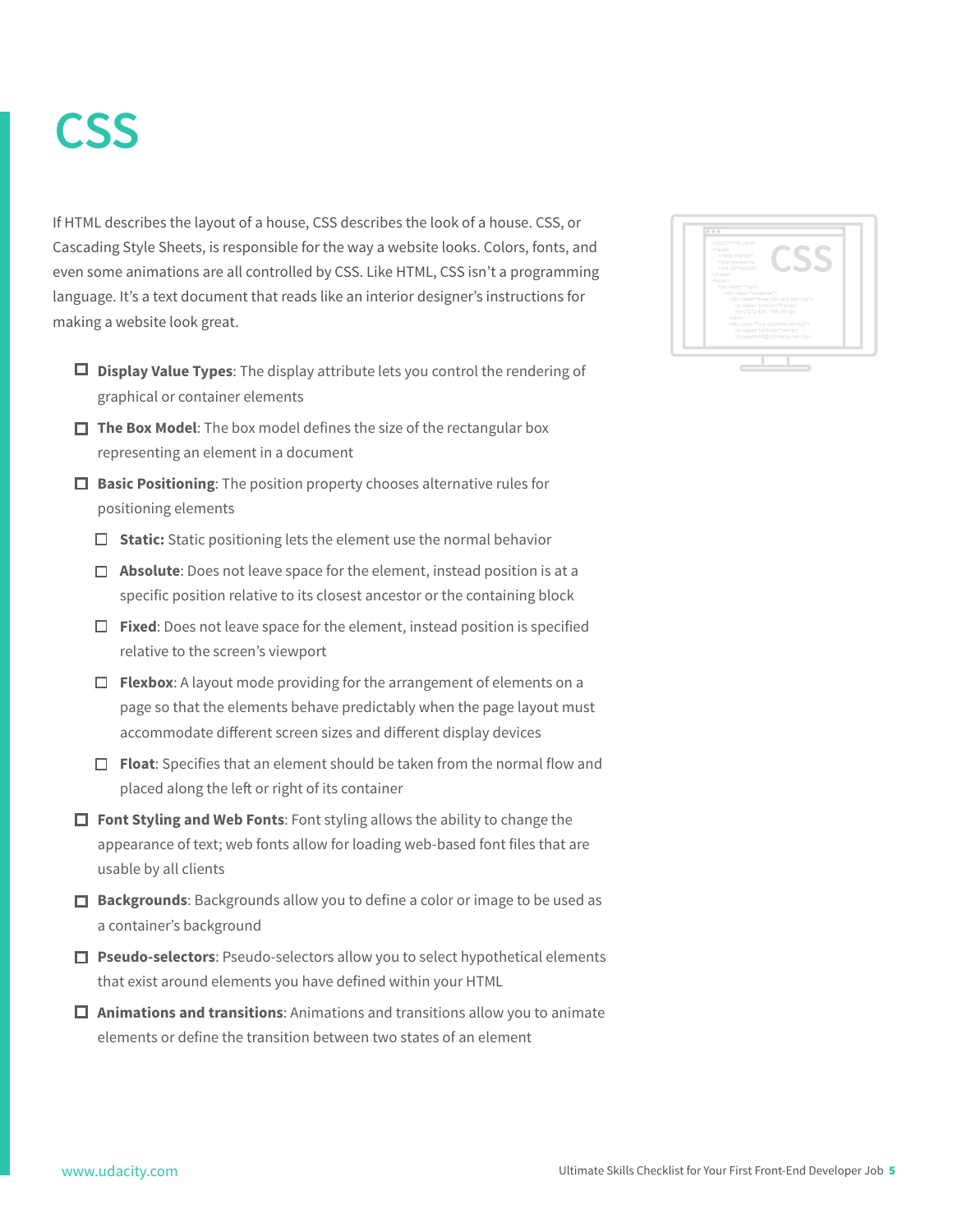## <span id="page-5-0"></span>**JavaScript**

Of the big three web languages, JavaScript is the only one that's an actual programming language. JavaScript controls interactions on a website. It's like a handyman that can tear down walls, build new rooms and redecorate your house. For a simple, static website, you won't need to use much JavaScript. But for a dynamic web app you'll need an in-depth understanding of the language.

- $\Box$  Syntax: The general rules defining how a language is typed
- **Data types**: The different types of variables the language supports (for example, strings and integers)
- **Functions**: A block of code designed to perform a particular task
- **Object Literals**: Everything in JavaScript is an object but writing your own object literals can simplify your code
- **Object-Oriented Programming**: JavaScript provides a number of ways to implement object-oriented programming including functional, prototypal and pseudoclassical
- **Design Patterns**: A design pattern is a reusable solution to a commonlyoccurring problem
- $\Box$  **AJAX:** AJAX provides the ability to asynchronously request data from a web server without requiring a page reload
- **jQuery**: jQuery is an extremely popular library that makes cross-browser DOM traversal and manipulation, event handling and AJAX much simpler

| <div dass="container"><br/><div class="three columns info-top"><br/><p class="font-lcon">g</p><br/><p>(123)-456-789-00</p><br/></div><br/><div class="four columns info-top"><br/><p class="font-icon">w</p></div></div> | html<br><head><br/><meta charset="utf-8"/><title>Awesome<br/><link rel="stylesh&lt;br&gt;&lt;/head&gt;&lt;br&gt;&lt;body&gt;&lt;br&gt;&lt;div class=" top"=""/></title></head> |
|--------------------------------------------------------------------------------------------------------------------------------------------------------------------------------------------------------------------------|--------------------------------------------------------------------------------------------------------------------------------------------------------------------------------|
|--------------------------------------------------------------------------------------------------------------------------------------------------------------------------------------------------------------------------|--------------------------------------------------------------------------------------------------------------------------------------------------------------------------------|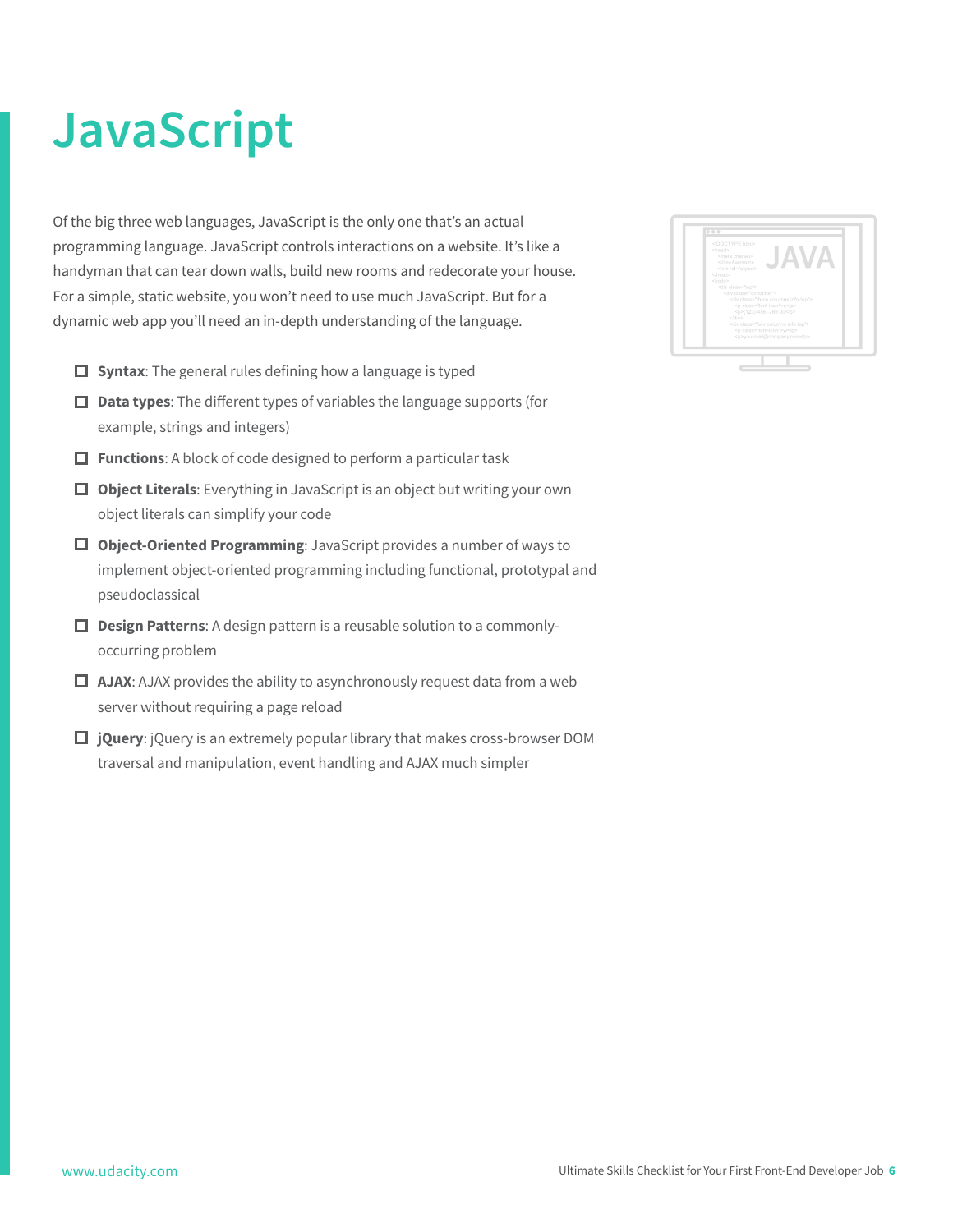## <span id="page-6-0"></span>**Responsive Web Design**

Open a website and make your browser smaller. Did the page content change its layout to fit the new screen? That's responsive design. People expect modern websites to look great on their phones, tablets and laptops. By diving into responsive design principles, you'll learn how to make websites that scale and adjust themselves to offer amazing experiences regardless of the device.

- **@media queries:** Media queries let the presentation of content be tailored to a specific range of output devices without having to change the content itself
- **Relative sizing units**: CSS provides many other units of measurement than just pixels (px), such as em, rem, vw, vh and vmin

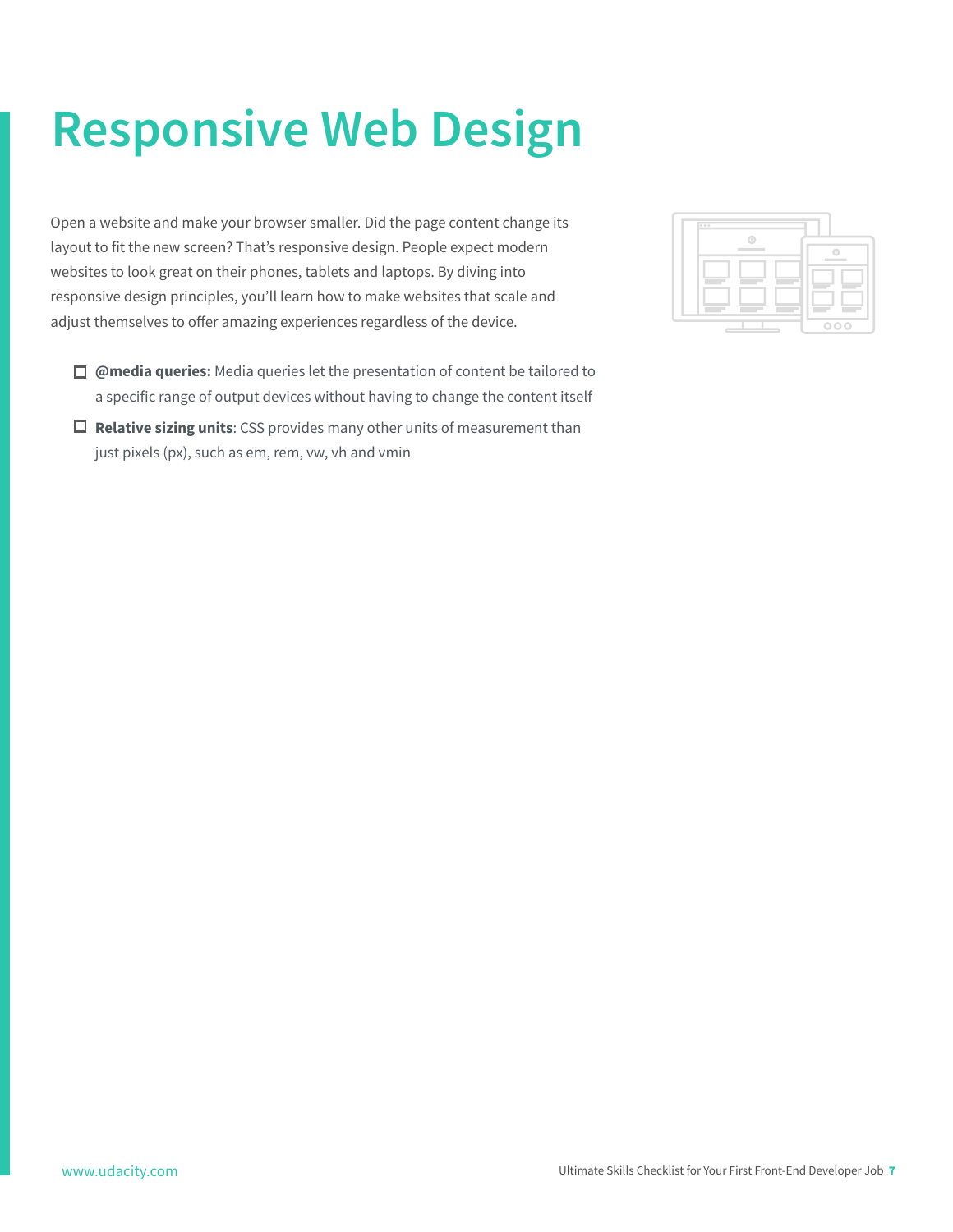### <span id="page-7-0"></span>**CSS Frameworks**

Bootstrap is a good example of a CSS framework. Frameworks make it easy to structure and build websites. They provide custom CSS classes that simplify laying out content and ensure that your content looks great no matter the device. Frameworks can help you follow industry best practices and modern design principles.

- **Bootstrap**: Bootstrap is a CSS framework, originally developed at Twitter, that makes creating responsive designs much simpler
- **Foundation**: Foundation is another CSS framework, developed by Zurb, that also makes creating responsive designs easier

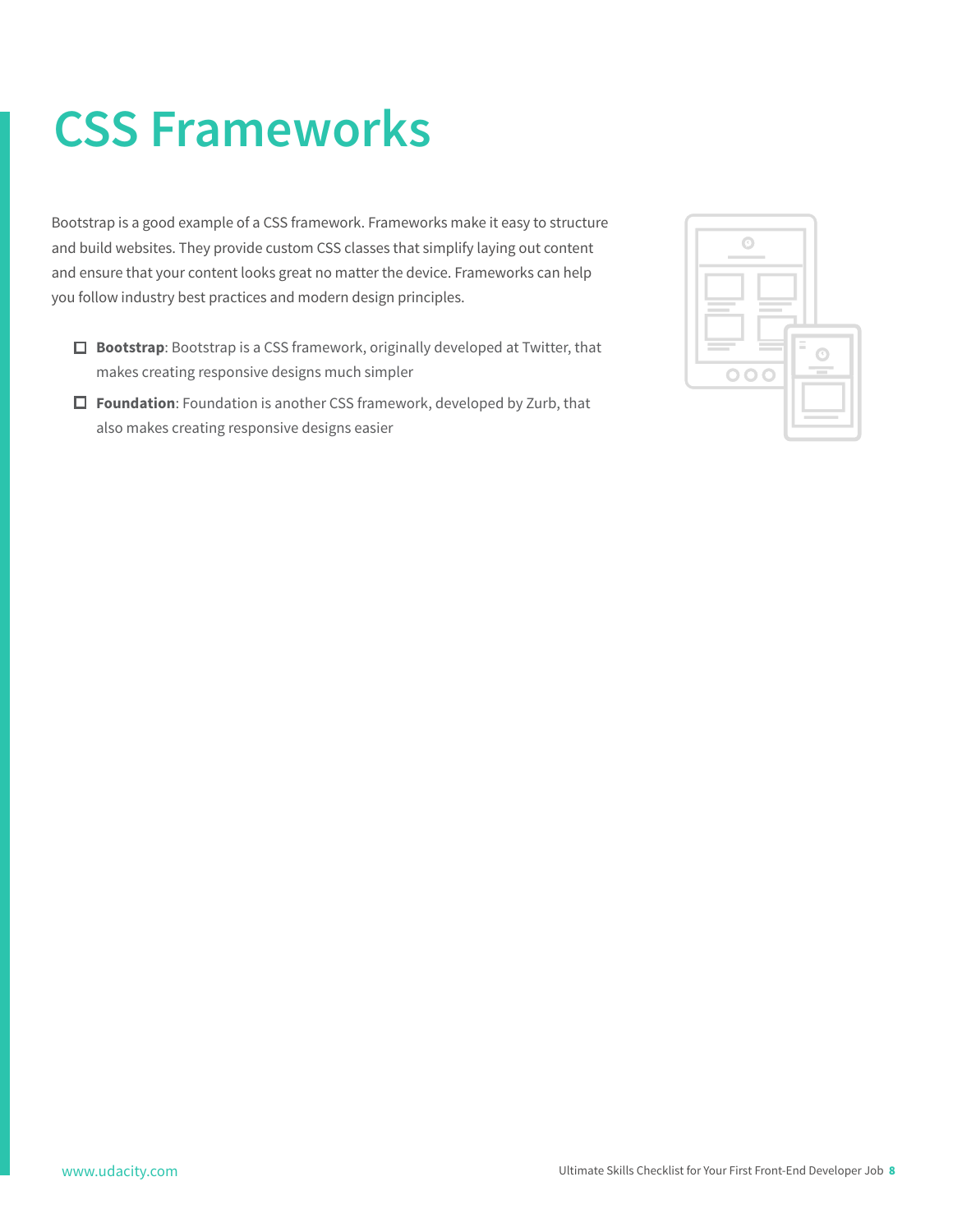## <span id="page-8-0"></span>**JavaScript Libraries and Frameworks**

JavaScript libraries and frameworks make it easier to write your web application by enforcing various best practices and, often, an organizational pattern for the various files you'll be working with. They also address the majority of crossbrowser compatibility issues you may experience and include various performance optimizations. Examples are AngularJS, EmberJS and KnockoutJS.

- **AngularJS**: features two-way data binding and allows you to extend HTML vocabulary to create front-end web applications
- **EmberJS**: removes the need for boilerplate code through the use of strict file and object naming conventions
- **KnockoutJS**: makes creating data-driven applications easier through its declarative binding system

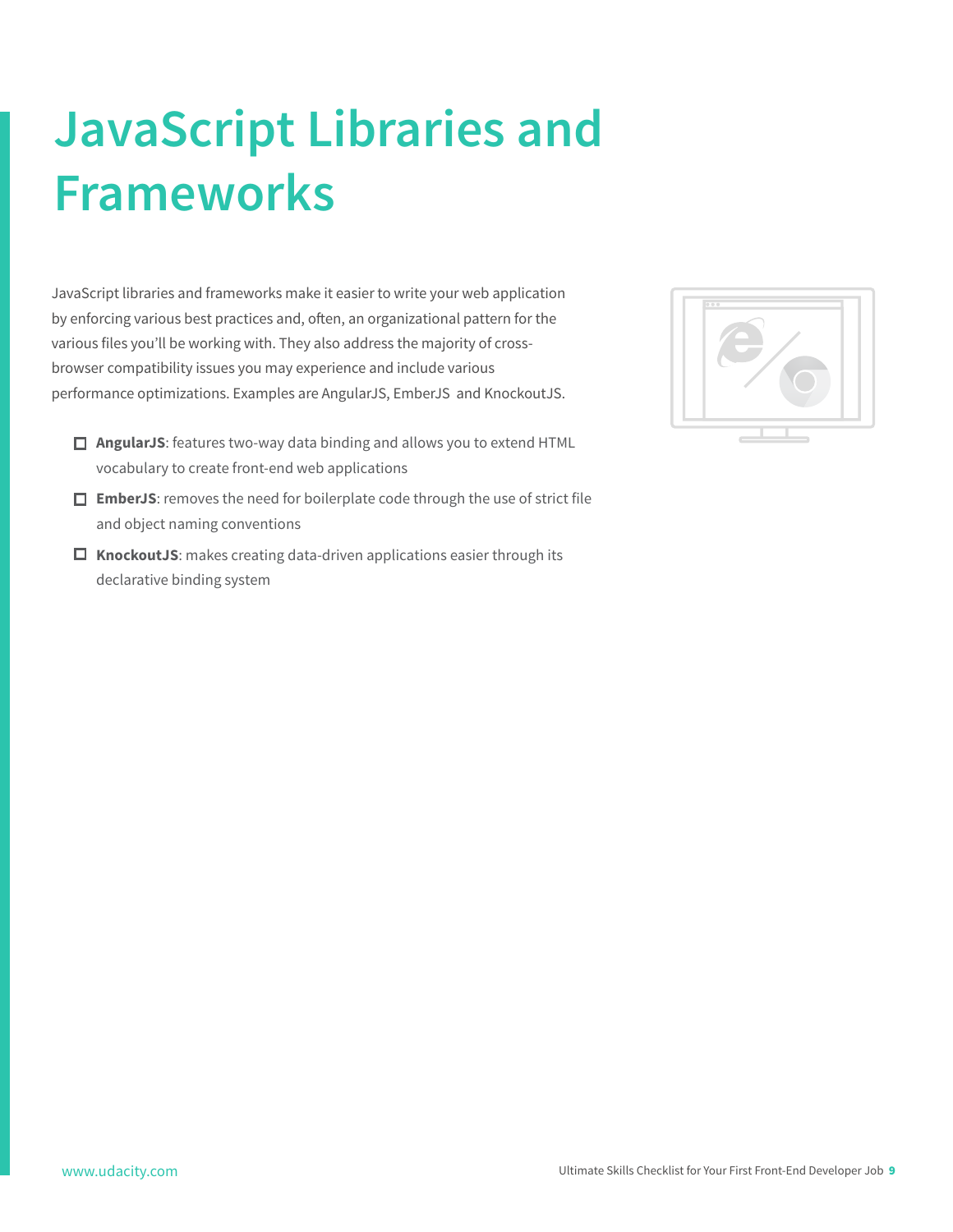## <span id="page-9-0"></span>**Version Control**

With complex projects, how do you maintain your code? Version control software like Git helps software developers around the world save and maintain their code, even as projects grow to hundreds of developers and dozens of subprojects.

- **Git:** Git is a distributed version control system
	- $\Box$  clone
	- $\square$  add
	- $\square$  commit
	- $\square$  push
	- $\square$  pull
	- $\square$  branch
	- $\Box$  log

 **GitHub**: GitHub is a web-based hosting service for Git repositories that offers a number of other features to support collaboration between developers

- $\Box$  forking
- $\square$  pull requests

<div class="container"> <div class="three columns info-top"> <p class="font-icon">q</p> <p>(123)-456 -789-00</p> <div class="four columns info-top">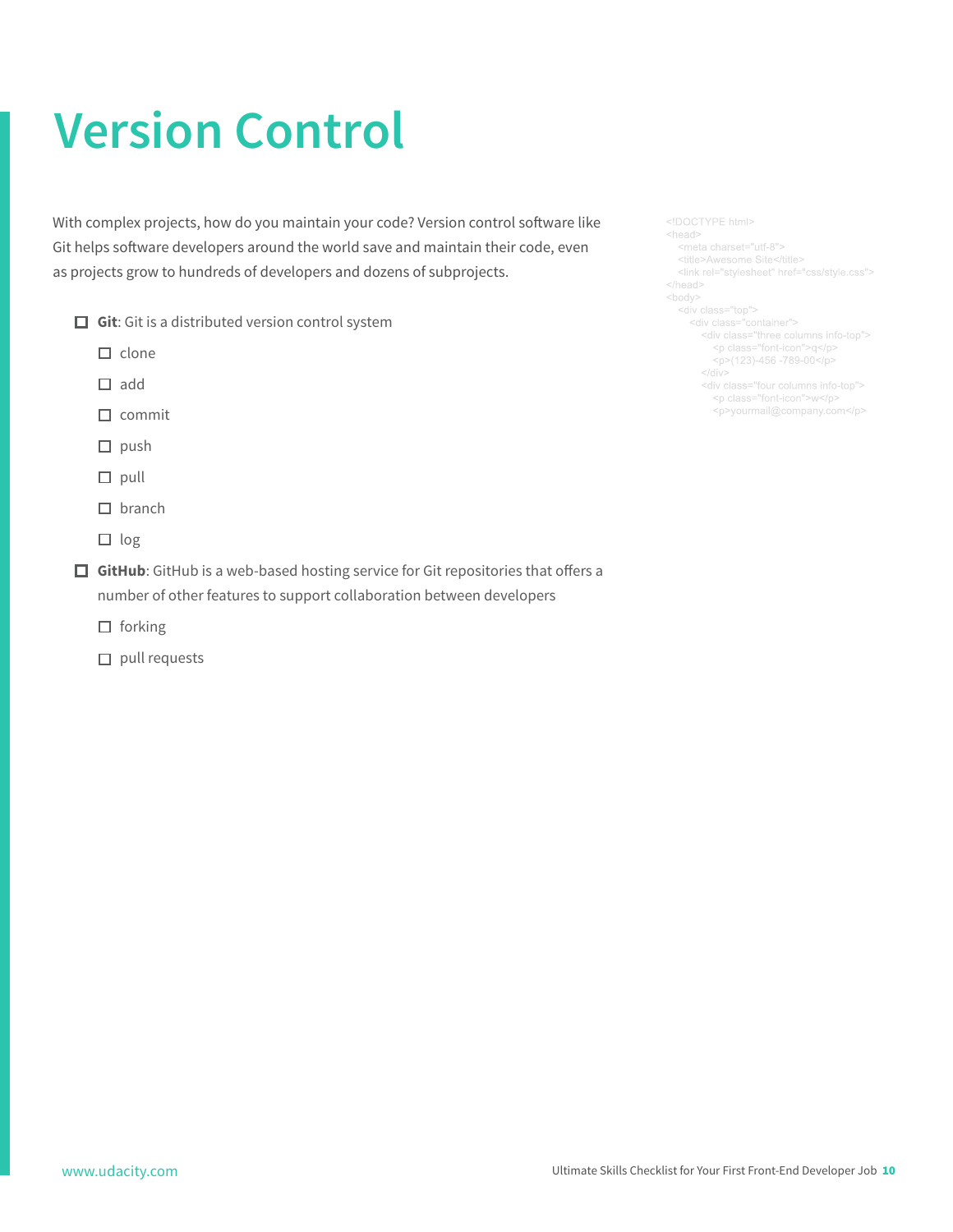### <span id="page-10-0"></span>**Web Performance**

Once you've made your website, how will you ensure it's fast? By understanding a few simple principles of browser rendering, you'll be able to make sure that you deliver fast, efficient websites to your users.

- **Critical rendering path**: The critical rendering path is the process that browsers use to transform your HTML, CSS and JavaScript into actual pixels that are sent to the user's screen
- **Image optimization**: Image optimization is the process of using proper image types for the content of the image as well as removing the extra metadata within an image file
- **JavaScript minification**: JavaScript minification is the process of removing unnecessary characters from your JavaScript files to reduce their filesize

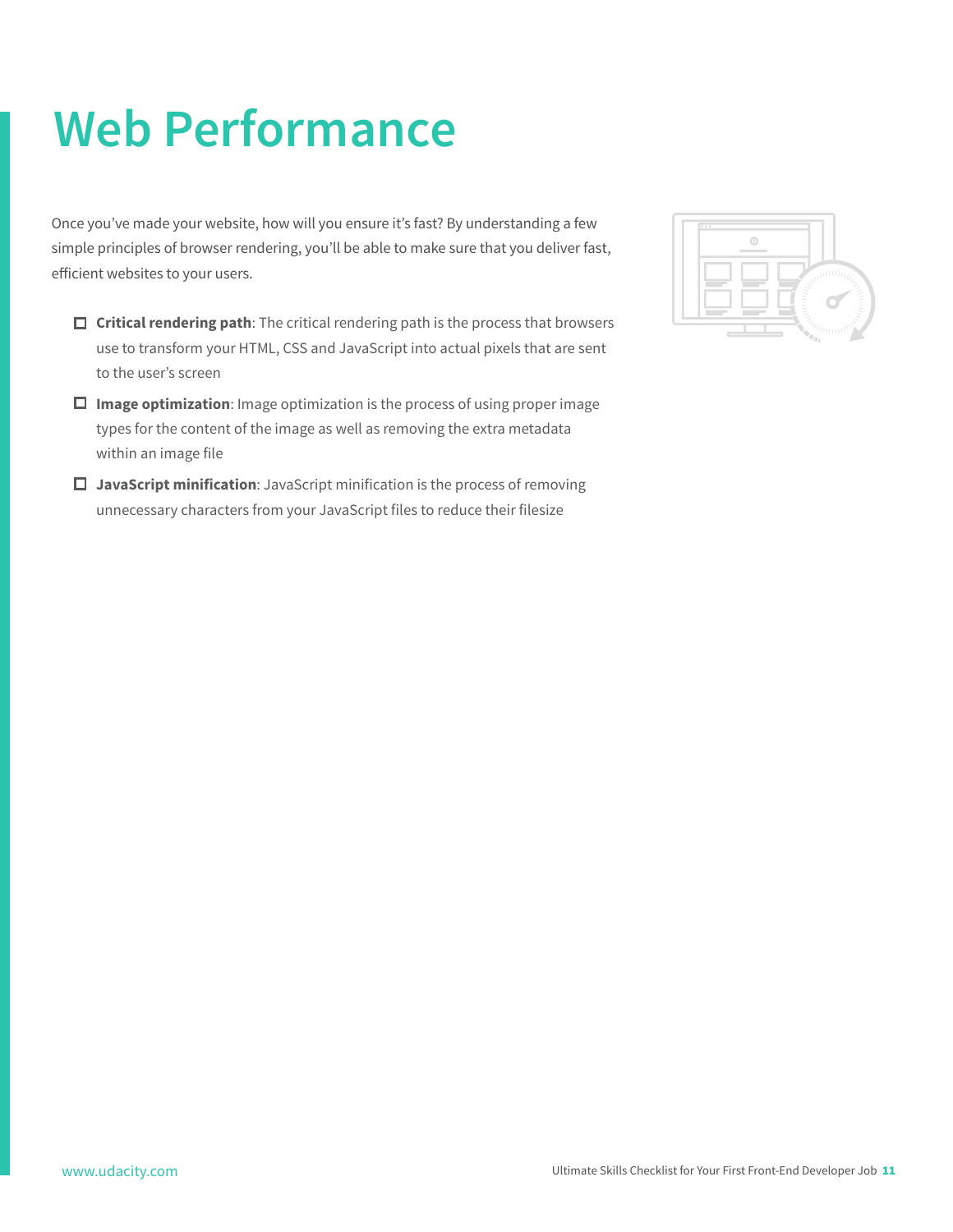### <span id="page-11-0"></span>**Browser Developer Tools**

In building your web applications you are destined to experience bugs in your code, performance issues, or quirks in how your pages are rendered by the browser. The only way to fix these issues is to understand how the browser is actually interpreting your code. Browser developer tools provide all the nitty-gritty details and are your window "under the hood" to test, measure and iterate on your code.

- **Element inspecting**: The elements panel lets you see everything in one DOM tree and allows inspection and on-the-fly editing of DOM elements
- **Network**: The network panel records information about each network operation in your application
- **Timeline**: The timeline panel lets you record and analyze all the activity in your application as it runs
- **Application profiling**: The profiling panel lets you observe the memory usage of your application as it runs
- **Resources**: The resources panel lets you inspect resources that are loaded into your application

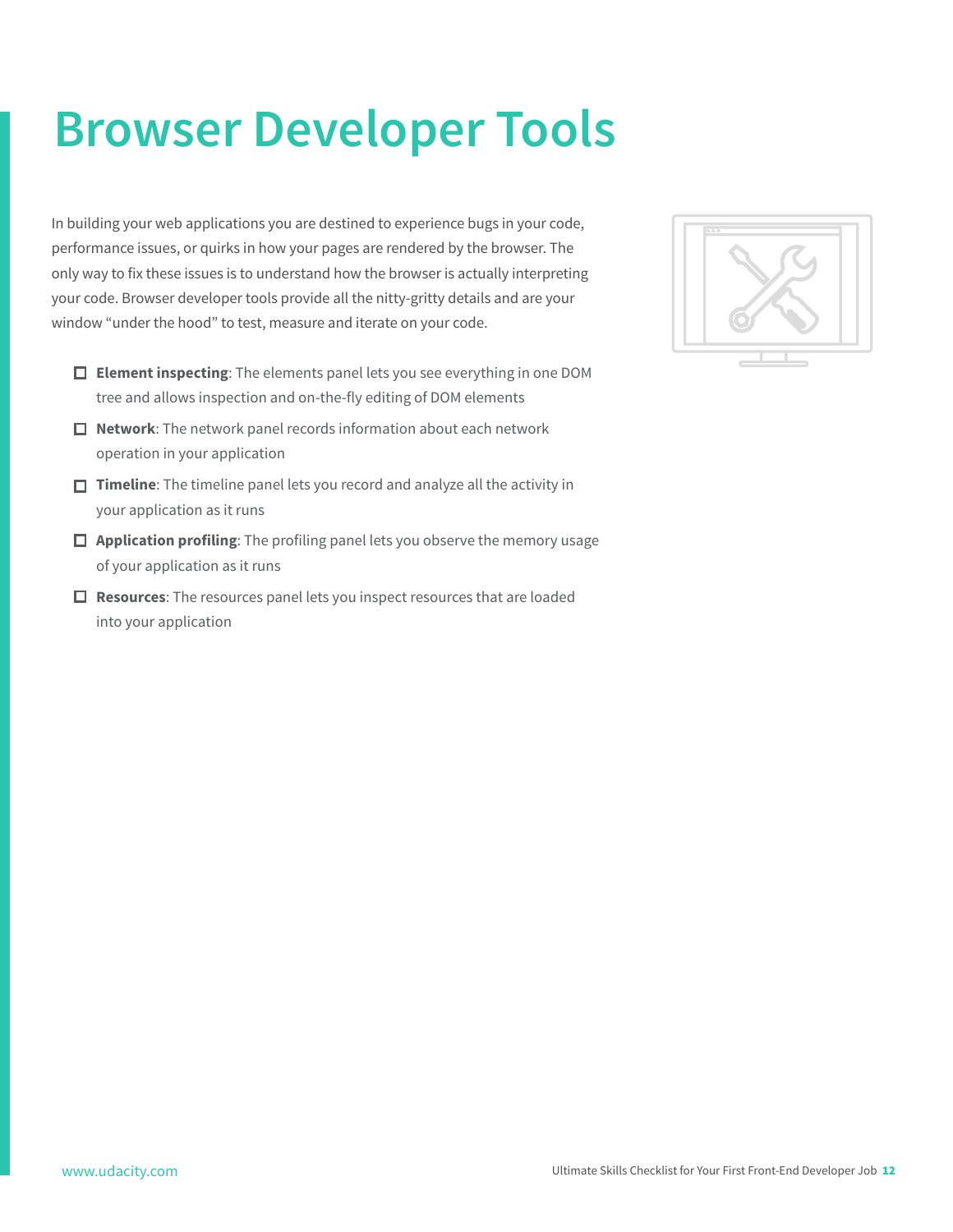## <span id="page-12-0"></span>**Building and Automation Tools**

There's a lot more to building a web application than just writing code! You have to run test suites, optimize images, adhere to your organization's code style guides and even prepare your code for deployment on a production server. That's a lot of extra, repetitive, and often mundane work to be done. Building and Automation Tools like Grunt and Gulp can handle running all of these tasks for you in the background so you can focus on building a great web application.



- **npm**: npm is the default package manager for Node.js, which is the framework that most build and automation tools are written in
- **Grunt**: Grunt is a task-based command line build tool that interacts with files on your hard disk
- **Gulp**: Gulp is a program-based command line build tool reads files on your hard disk, then interacts with those files as streams
- **Bower**: Bower is a package manager for HTML, CSS and JavaScript libraries that allows you to define, version and retrieve your dependencies
- **Yeoman**: Yeoman is a scaffolding application that will automatically generate boilerplate code for a variety of applications based on the frameworks and libraries you define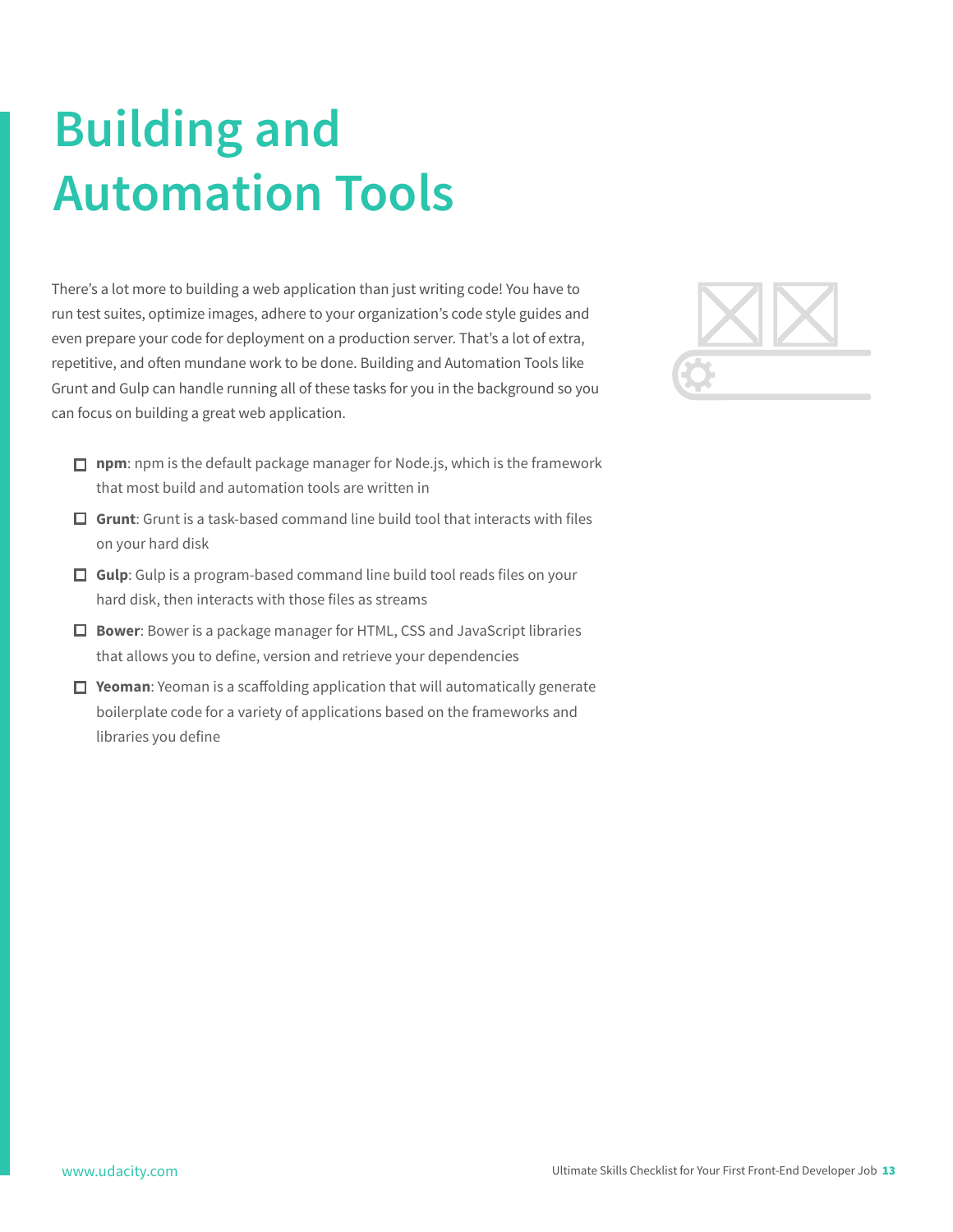## <span id="page-13-0"></span>**Testing**

As your application becomes more complex it become quite easy to introduce bugs or completely break existing functionality. Unit, integration and behavior testing are excellent ways to ensure that you don't break your application when you are adding new features. Examples of excellent testing frameworks include Mocha and Jasmine.

- **Mocha**: Mocha is a JavaScript testing framework that runs in Node.js and the browser making asynchronous testing simple
- **Jasmine**: Jasmine is an open source, behavior-driven testing framework for JavaScript

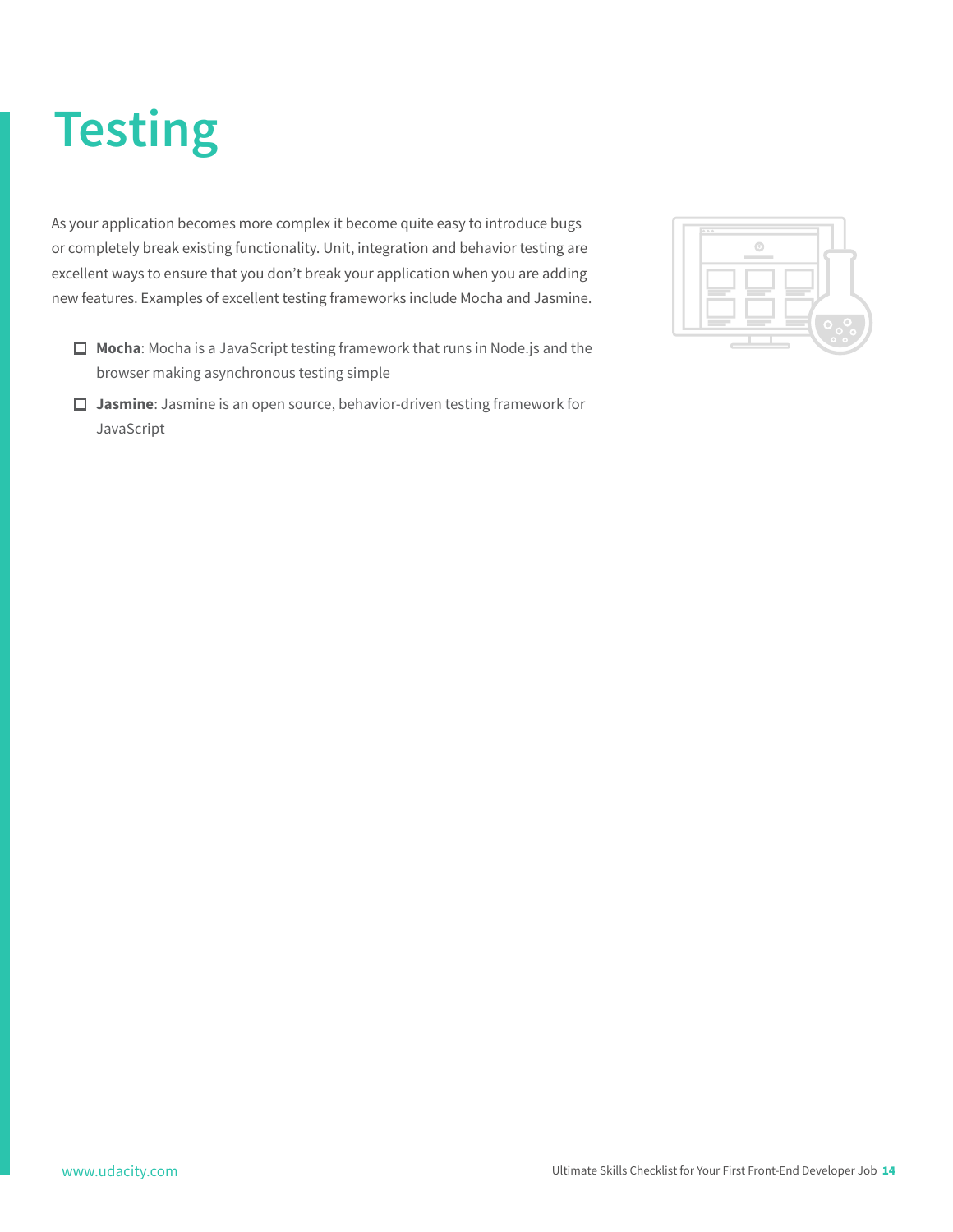## <span id="page-14-0"></span>**Soft Skills**

It's important to have the right technical skills for the job, but just as important are the soft skills that enable you to produce high quality work both in a team environment and on your own. Cultivating your ability to share insights, teach and inspire others, and see the bigger picture beyond the job make you a much more desirable choice for potential employers.

- $\Box$  **Strong communication**: Convey goals, progress and issues to the wider team, including management, peers and clients
- **Agile problem solving:** Understand the question behind the question and break down the problem into smaller, more easily solvable pieces
- **Healthy Passion**: Keep up-to-date on advances in the field and be aware of the latest technological advances
- **Self-Starting Motivation**: Experiment and explore; take risks, but stay persistent while facing roadblocks

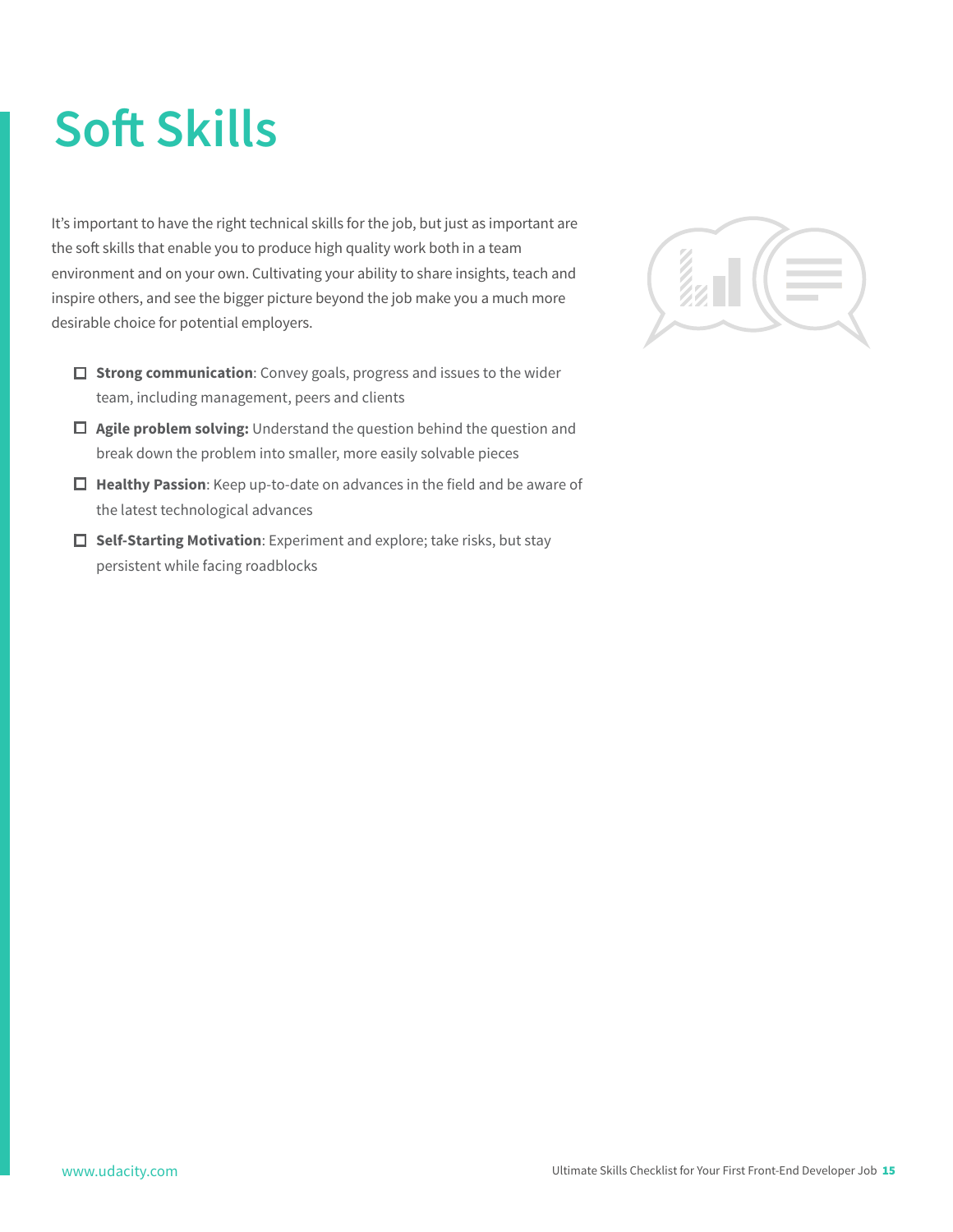## <span id="page-15-0"></span>**What Next? Learning Resources**

You made it to the end of the checklist - congratulations!

Whether you were able to check off many skills, or whether you're going to start tackling the checklist from the very beginning, pat yourself on the back for taking a big step by reading this guide.

As we mentioned at the beginning of this guide, we're here to help you cut the noise when it comes to navigating your learning choices.

#### **We invite you to check out our Front-End Web Developer Nanodegree for a structured program to help you learn all these skills with the support of Coaches and fellow students:**

In the [Front-End Web Developer Nanodegree,](https://www.udacity.com/course/nd001) you'll work your way through five projects designed to teach you web development fundamentals - as you build a portfolio that will demonstrate your new skills to employers. You can think of this skills checklist as your learning blueprint, and the nanodegree as an action plan.

The nanodegree is a new type of credential designed to prepare you for a career, and it's a big commitment at a minimum of 10 hours a week for 9 to 12 months.

#### **If you are looking for a learning plan with lower time commitment, or if you're looking to fill a specific gap in your skill set, check out our individual courses:**

[Intro to HTML and CSS](https://www.udacity.com/course/ud304) - Learn how to convert digital design mockups into static web pages and how to build a responsive portfolio site to showcase your work.

[JavaScript Basics](https://www.udacity.com/course/ud804) - Learn JavaScript syntax and coding conventions that web developers use to create interactive and dynamic websites while you create an online résumé for your portfolio.

[Intro to jQuery -](https://www.udacity.com/course/ud245) Learn how to access and modify the DOM with ease using jQuery! This course will teach you how to use jQuery's core features - DOM element selections, traversal and manipulation.

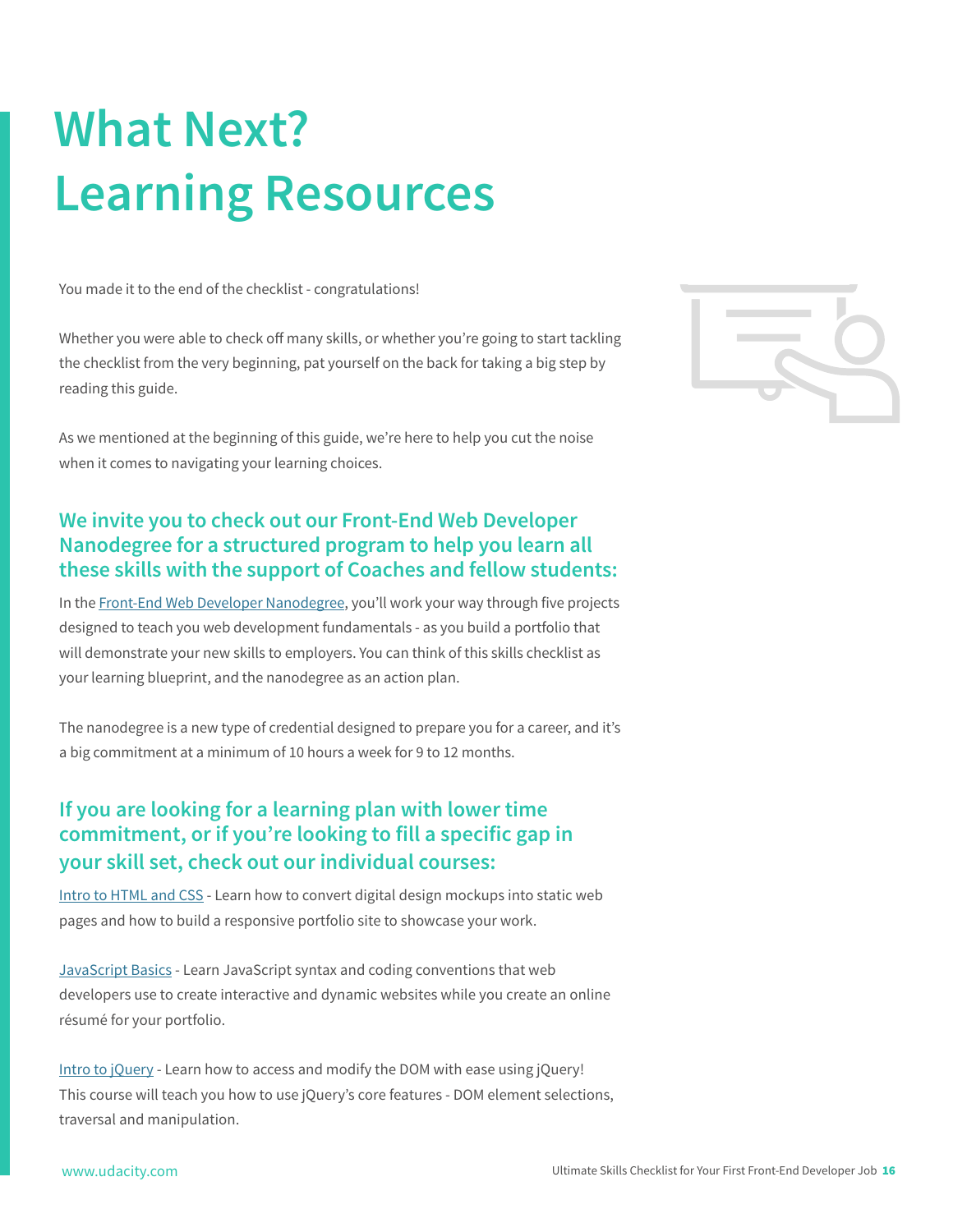[Object-Oriented JavaScript](https://www.udacity.com/course/ud015) - Build a variety of JavaScript objects and explore how their inheritance models affect your app's in-memory model. Gain simplicity and modularity in your own code.

[HTML5 Canvas -](https://www.udacity.com/course/ud292) Learn how you can use HTML5 Canvas to create and modify images or even interactive animations.

[Website Performance Optimization -](https://www.udacity.com/course/ud884) Learn how browsers convert HTML, CSS and JavaScript into websites while you experiment with Chrome Developer Tools to measure and optimize website speed!

[Intro to AJAX -](https://www.udacity.com/course/ud110) In this course you will learn how to make asynchronous requests with JavaScript using jQuery's AJAX functionality, and how to perform asynchronous requests as you build a web app with data from Google Street View, the New York Times and Wikipedia!

#### **Check out these resources and communities to stay up-todate in this exciting field:**

Our good friends

- $\Box$  [Ilya Grigorik](https://www.igvita.com/)
- □ [Paul Lewis](http://aerotwist.com/)
- □ [Paul Kinlan](http://paul.kinlan.me/)
- □ [Pete LePage](http://petelepage.com/)

Books

- $\n **Divel**$  HTML5
- □ [Eloquent JavaScript](http://eloquentjavascript.net/)
- □ [JavaScript Design Patterns](http://addyosmani.com/resources/essentialjsdesignpatterns/book/)

#### Newsletters

- □ [HTML5 Weekly](http://html5weekly.com/)
- $\Box$  [Tales from the Front End](http://tales.colynb.com/)
- □ [JavaScript Weekly](http://javascriptweekly.com/)
- $\Pi$  [Hacker Newsletter](http://www.hackernewsletter.com/)

Blogs/Websites

- $\Box$  [HTML5 Doctor](http://html5doctor.com/)
- □ [HTML5 Hub](http://html5hub.com/)
- □ [HTML5 Rocks](http://www.html5rocks.com/en/)
- $\Box$  [Smashing Magazine](http://www.smashingmagazine.com/)
- □ [A List Apart](http://alistapart.com/)
- $\Box$  CSS Tricks